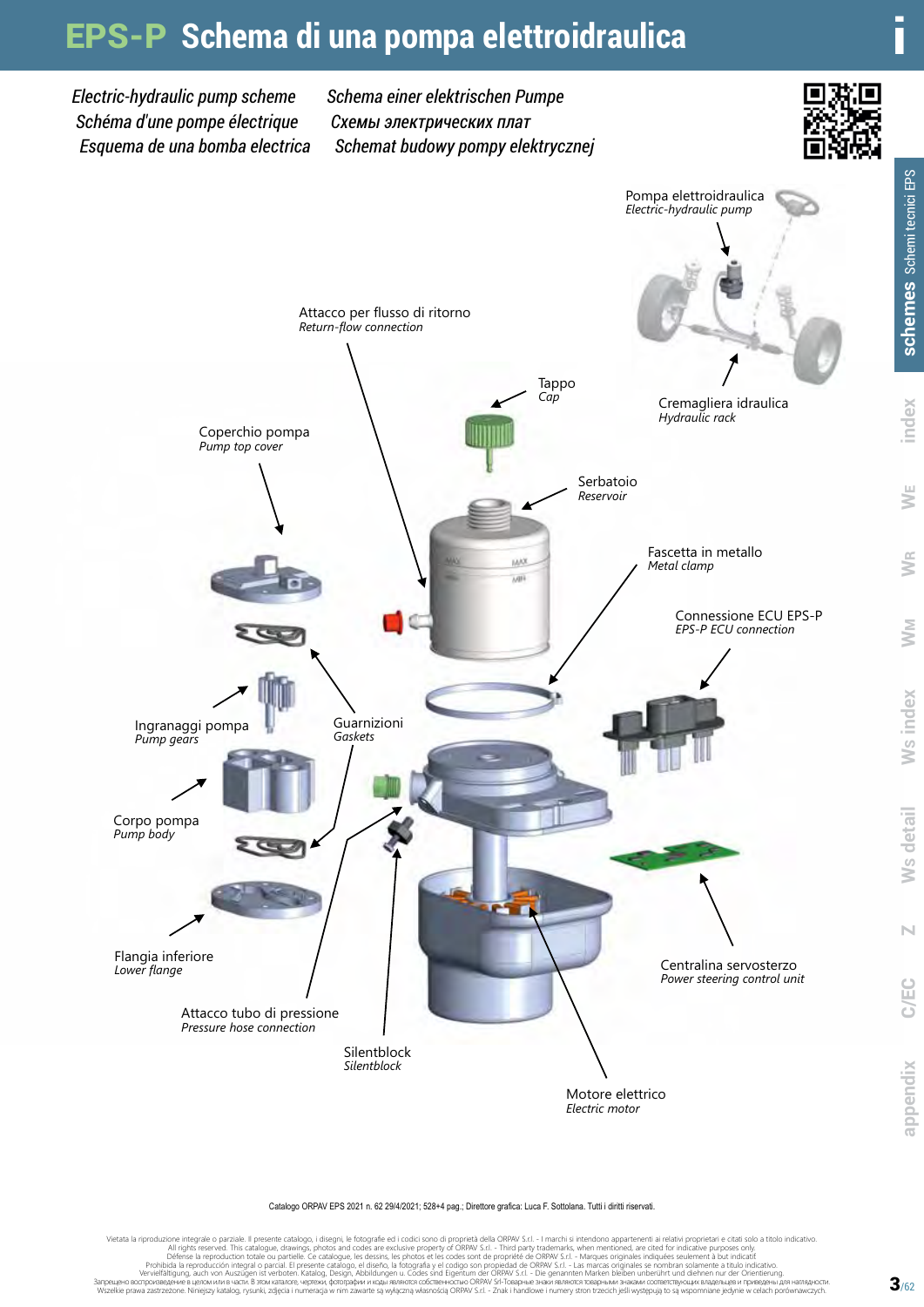# **EPS-R EPS a cremagliera con doppio pignone** (dis. A)



### *EPS with double-toothing rack scheme Schéma EPS ayant crémaillère à double denture Esquema EPS con cremallera con doble dentado*

*Schema Zahnstangenlenkung mit doppel Ritzel Рулевая рейка с двумя приводными шестернями Schemat przekładni wsp. elektr. z podwójnym uzębieniem listwy*



Vietata la riproduzione integrale o parziale. Il presente catalogo, i disegni, le fotográfie del codici sono a All rights reserved. This catalogue, drawings, photos and codes are exclusive property of ORPAV S.r.l. - Tharch

**Index**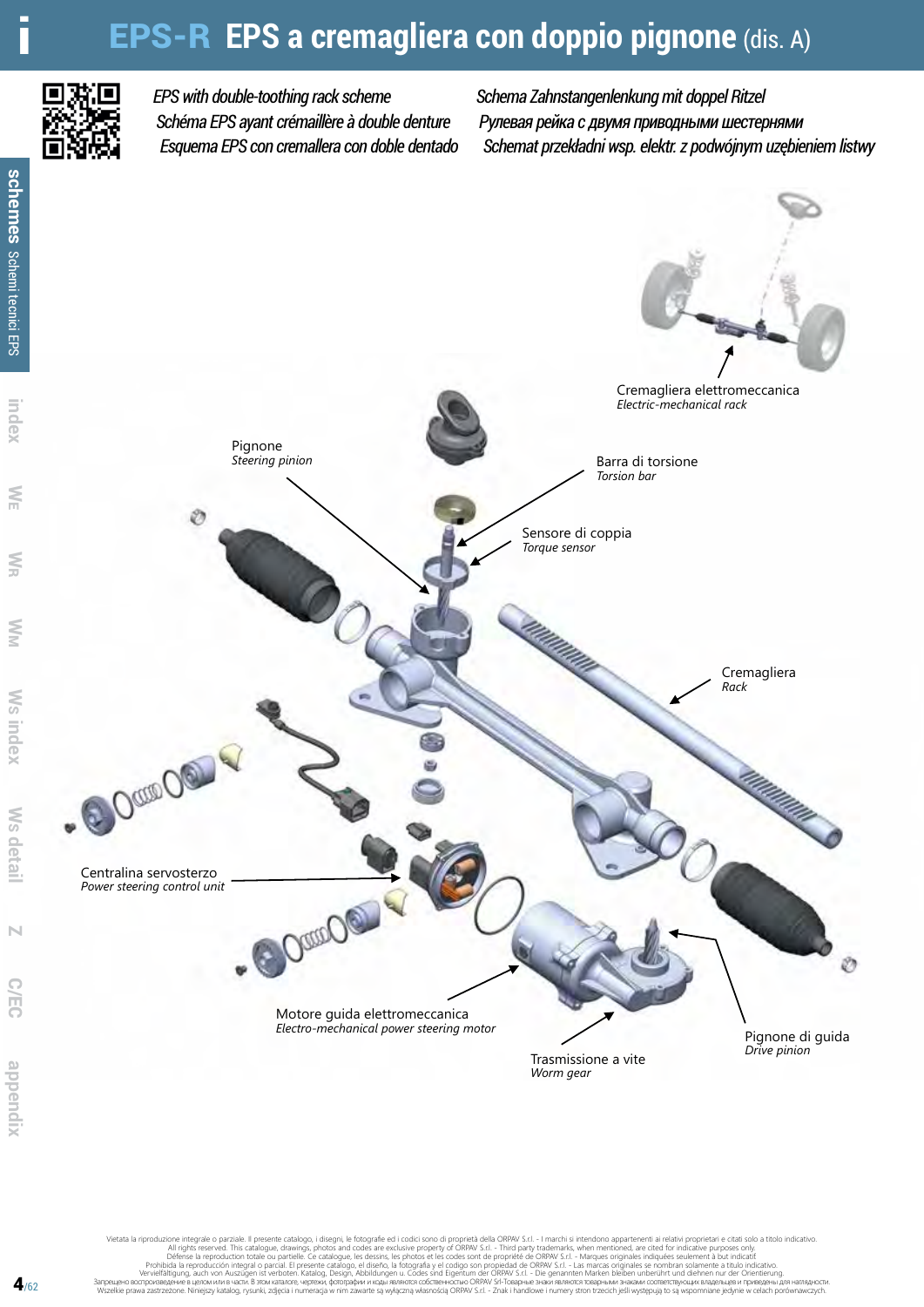# EPS-R **EPS a cremagliera con cinghia** (dis. B) i

#### *EPS with single-toothing rack scheme Schéma EPS ayant crémaillère à denture simple Esquema EPS con cremallera con unico dentado Schema Zahnstangenlenkung Cхема EPS для реек со стандартным валом Schemat przekładni wsp. elektr. z pojedynczym uzębieniem listwy*

Pignone *Pinion*

Sensore di coppia *Torque sensor*





Cremagliera con vite *Rack with screw*

*Electric-mechanical rack*

Cinghia *Belt*



Ø

Vietata la riproduzione integrale. Il presente catalogo, idispini, le fotografie ed i codici some plane and product integrale and reduce the catalogue, drawings, photos and codes are exclusive property of ORPAV S.r.L. Thir

Dado con sfere circolanti (cuscinetto)

*Bearing with circulating spheres*

Motore guida elettromeccanica *Electro-mechanical power steering motor*

Centralina servosterzo *Power steering control unit*

.OO OUTOOOU

Barra di torsione *Torsion bar*

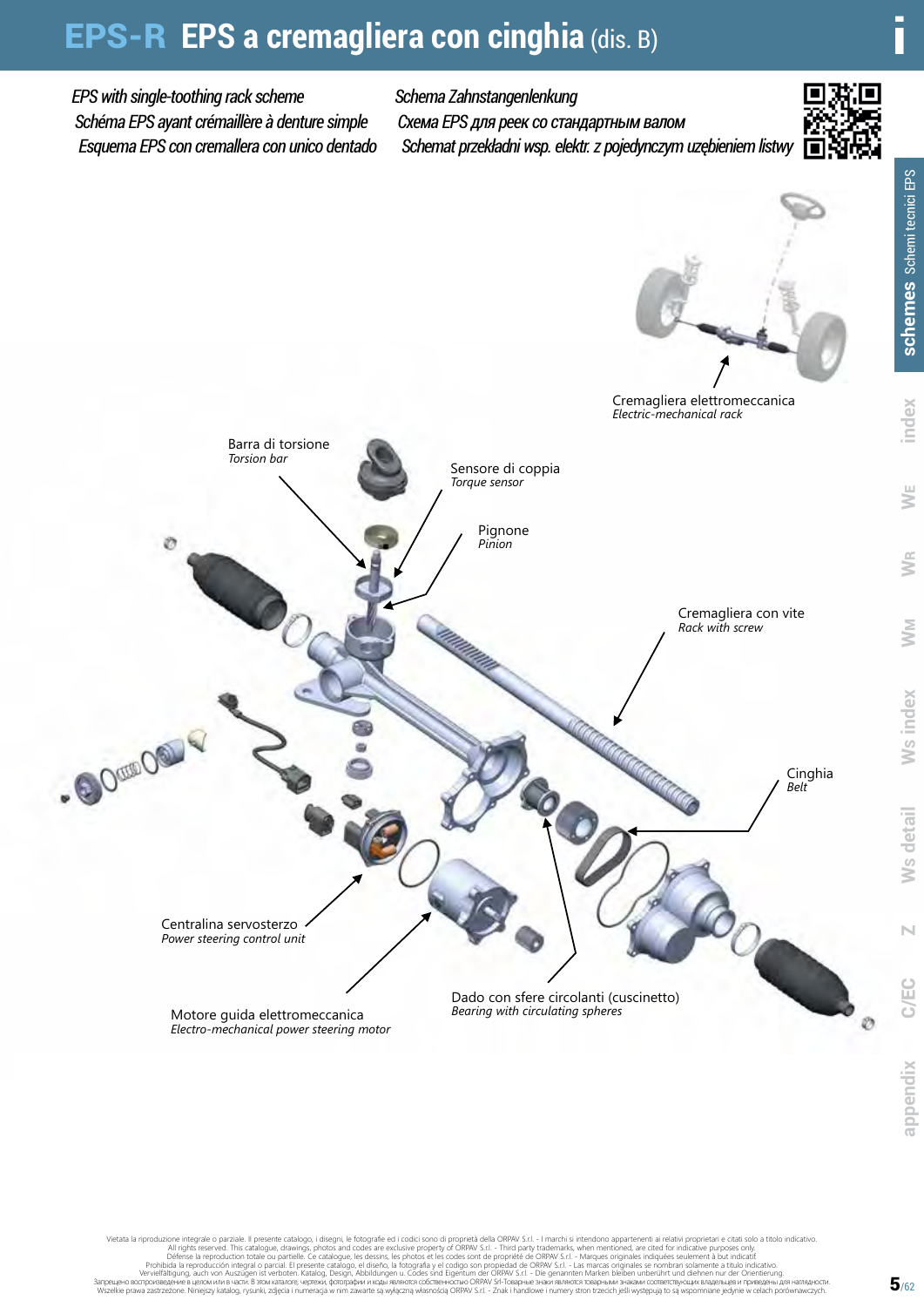## i EPS-R **EPS a cremagliera con motore ad albero cavo** (dis. C)



*EPS rack with hollow shaft motor EPS crémaillère avec moteur à arbre creux EPS rack con motor de eje hueco*

*EPS rack mit Hohlwellenmotor EPS стойка с двигателем с полым валом EPS zębatka z silnikiem z wałem drążonym*



### i **Sensori esterni di angolo**



*External angle sensors Capteurs d'angle extérieurs Sensor externo de angulo*

*Externer Lennkwinkelsensor Внешние датчики поворота Zewnętrzne czujniki kąta skrętu*



Sensore esterno - **tipo TRW** *External sensor - TRW-type*



Sensore esterno - **tipo Koyo** *External sensor - Koyo-type*

Vietata la riproduzione integrale o parziale. Il presente catalogo, i disegni, le fotográfie del codici sono a All rights reserved. This catalogue, drawings, photos and codes are exclusive property of ORPAV S.r.l. - Tharch

 $\overline{a}$ 

 **index**

W S **detail**

Z C/EC

声

N

 **appendix**

dpuendry